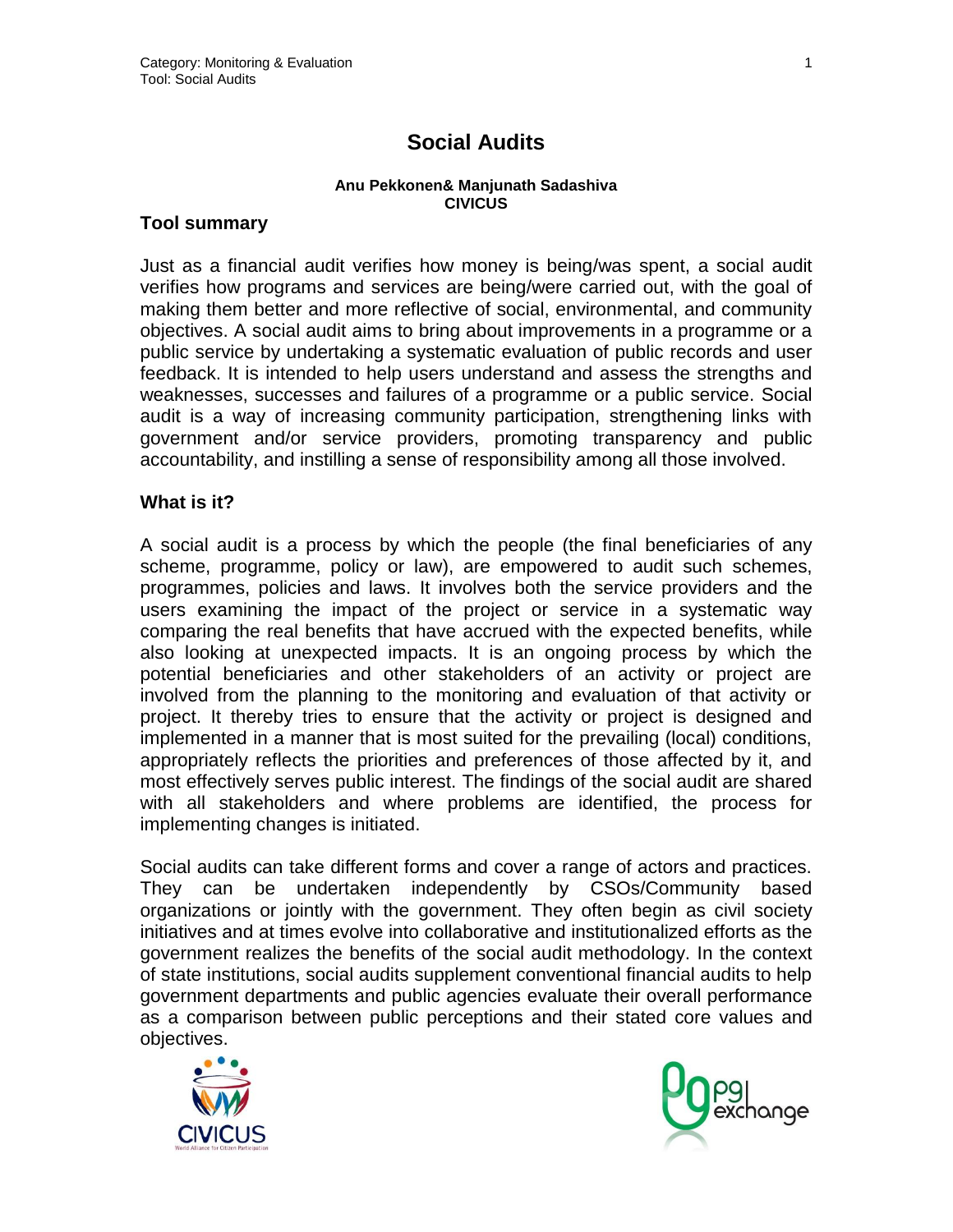The scale and scope of social audits vary depending upon available resources, ranging from comprehensive national level to localized community audits. Social audits are sometimes undertaken as a once-off event but are usually more effective when undertaken at regular intervals as part of an ongoing process. Social audits use participatory techniques to involve all relevant stakeholders, particularly the traditionally marginalized or disadvantaged groups, in collecting and analysing evidence, providing feedback, and recommending changes where necessary.

When a community undertakes a social audit for the first time it is usually supported and assisted by an intermediary CSO in terms of training on the social audit process; help access the information required to conduct the social audit: assist in collating and disseminating information to the community; document the social audit findings; and follow up with public officials regarding the proposed changes or remedial actions.

Owing to a growing realization that transparency and demonstration of trust contribute significantly to the success of a programme/project, even commercial firms, and international donor agencies and NGOs are using social audits as a means of assessing and improving their programmes and overall performance.

#### *Principles of social audit*

- Transparency: Complete transparency in the process of administration and decision making, with an obligation on the govt to proactively give the people full access to all relevant information.
- Participation: A right based entitlement of all the affected persons and not just their representatives to participate in the process of decision making and validation
- Representative Participation: In those cases where options are pre determined out of necessity, the right of the affected persons to give informed consent, as a group or as individuals, as appropriate
- Accountability: Immediate and public answerability of elected representatives and government functionaries, to all the concerned and affected people, on relevant actions or inactions.



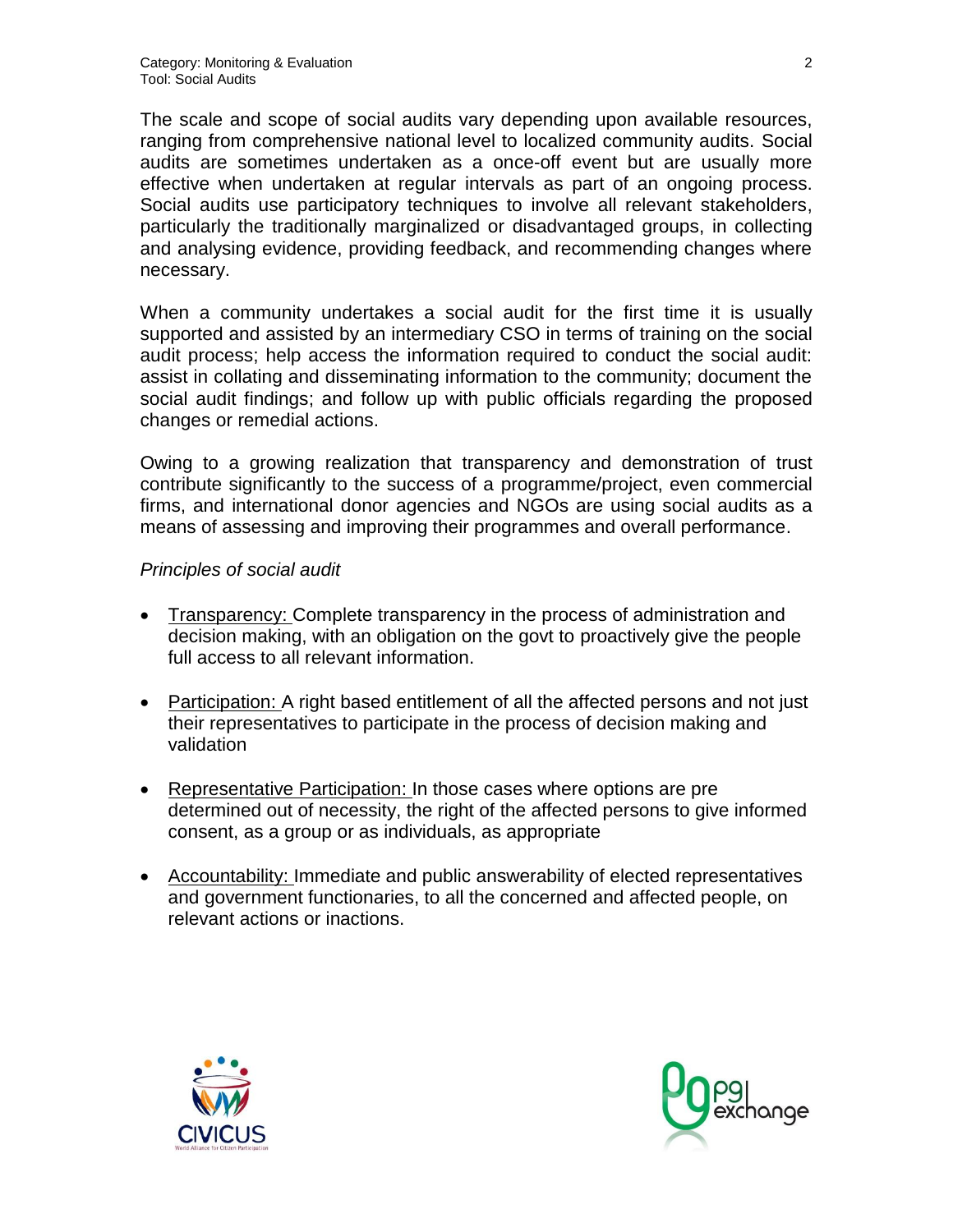### **How is it done?**

Social audit practices use various techniques and methodologies since they are shaped by the nature of a given program or service being audited. The basic ingredients of social audit methodology are:

- 1. *Preparatory groundwork*
	- Define the scope of the audit such as for e.g. a specific service, organisation, programme, project, a component or activity of a particular project and so on.
	- Form a committee or working group to plan, implement and oversee the social audit.
	- Identify key stakeholders such as intended users/beneficiaries, community members, local CSOs, service providers, responsible government officials, employees, contractors, volunteers, donors, etc.
	- Develop a clear understanding of relevant administrative structures and pinpoint key responsible agencies/actors.
	- Develop a clear understanding of the vision and objectives of the service/project being audited.
	- Develop performance indicators through stakeholder consultation.
	- Organise a public awareness campaign about the aims and benefits of the social audit using the media, public forums, door-to-door visits, etc.
- 2. *Information gathering and analysis*
	- Access relevant public documents such as accounting records, cash books, wage rolls, bills and technical project reports and managerial records. Efforts must be made to obtain original documents rather than second-hand reports which may not be accurate.
	- Gather data from relevant stakeholders about their perceptions and experiences of the service/project in question through surveys, focus group discussions, community meetings, and so on.
	- The process of information gathering can also serve to inform key stakeholders and community members about the issues at hand and to mobilise public pressure and action for change.
	- Analyse the gathered data which may require some specialised assistance.
- 3. *Public disclosure and evidence-based dialogue*
	- Develop a communication strategy to disseminate findings and outcomes using the media, public meetings postings etc.



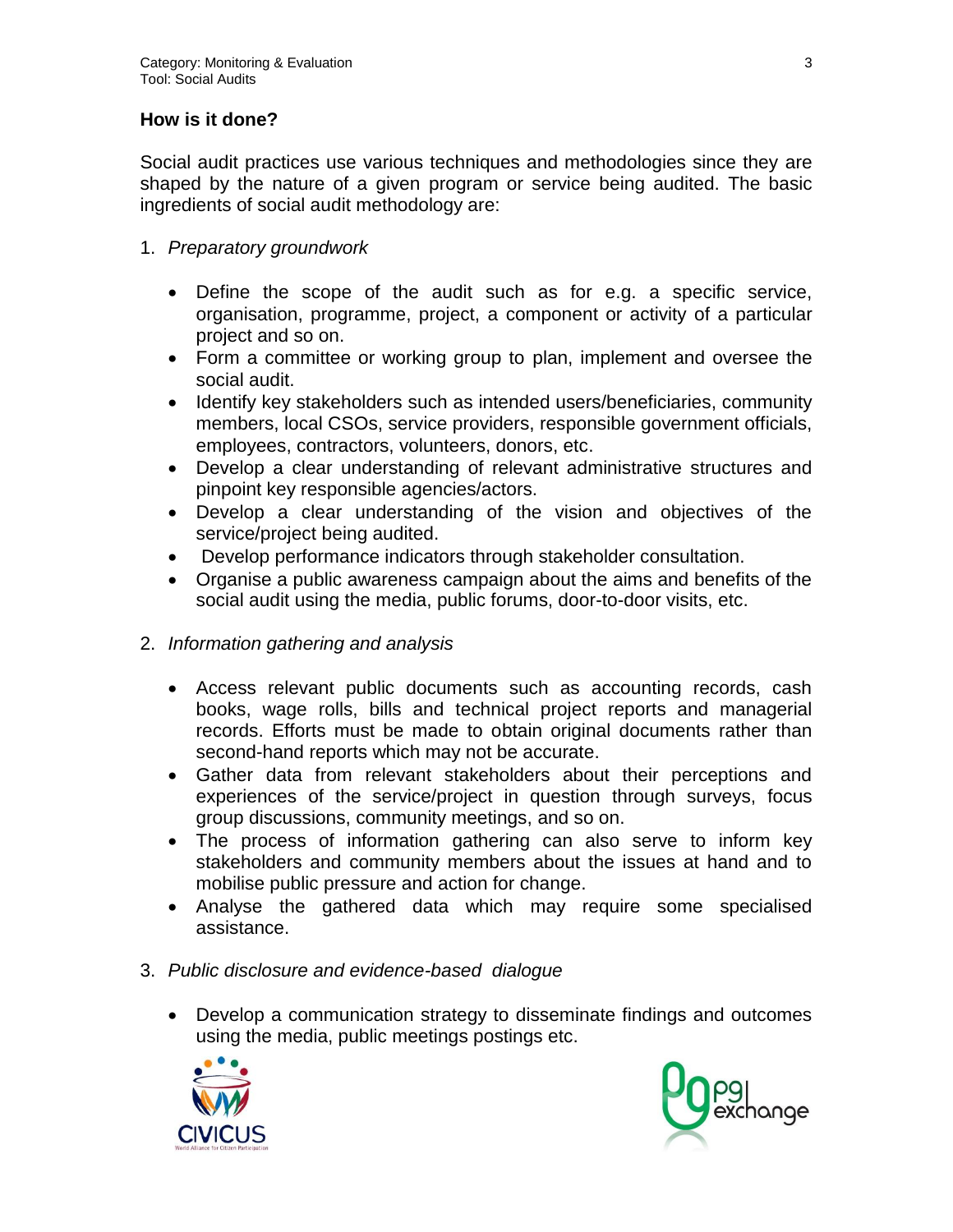- Convene meetings with community members to discuss the findings and formulate proposed changes/solutions.
- Convene public dialogue meeting(s) to allow community members to discuss the evidence with authorities or service providers, and to plan and implement changes.

### 4. *Follow-up*

- Use the social audit findings to undertake advocacy to address specific instances of mismanagement and corruption as well as broader policy issues.
- Train and support community members and service providers to undertake further social audits.
- Make efforts towards institutionalizing social audits within the governance structures or to get the government's commitment for conducting regular audits.

### **Benefits**

- Raises public awareness and knowledge;
- Promotes citizen empowerment and strengthens community voice by allowing community members to provide feedback, gather evidence, interpret findings and develop solutions;
- Promotes local democracy and collective decision-making;
- Enhances policy-makers' understanding of stakeholder concerns and encourages them to take steps to address the same; and
- Can lead to improved design and delivery of programs and services.
- When institutionalised, social audits allow for regular monitoring of public institutions, enhancing the legitimacy of state actors and enhancing the trust between the citizens/CSOs and the government
- Social audits can also contribute to enhanced transparency by creating demand for information and even facilitating legislation on Right to Information in service delivery planning and implementation.

## **Challenges and lessons**

- The implementation of a social audit by the community or local CSOs may require substantial technical support particularly in obtaining and analysing the data often necessitating external funding.
- Access to public records is crucial for a social auditing process. Obtaining records may often depend on the intervention of sympathetic officials. In the longer term, overcoming this obstacle may involve lobbying with the government to introduce legislation granting citizen access to public records.



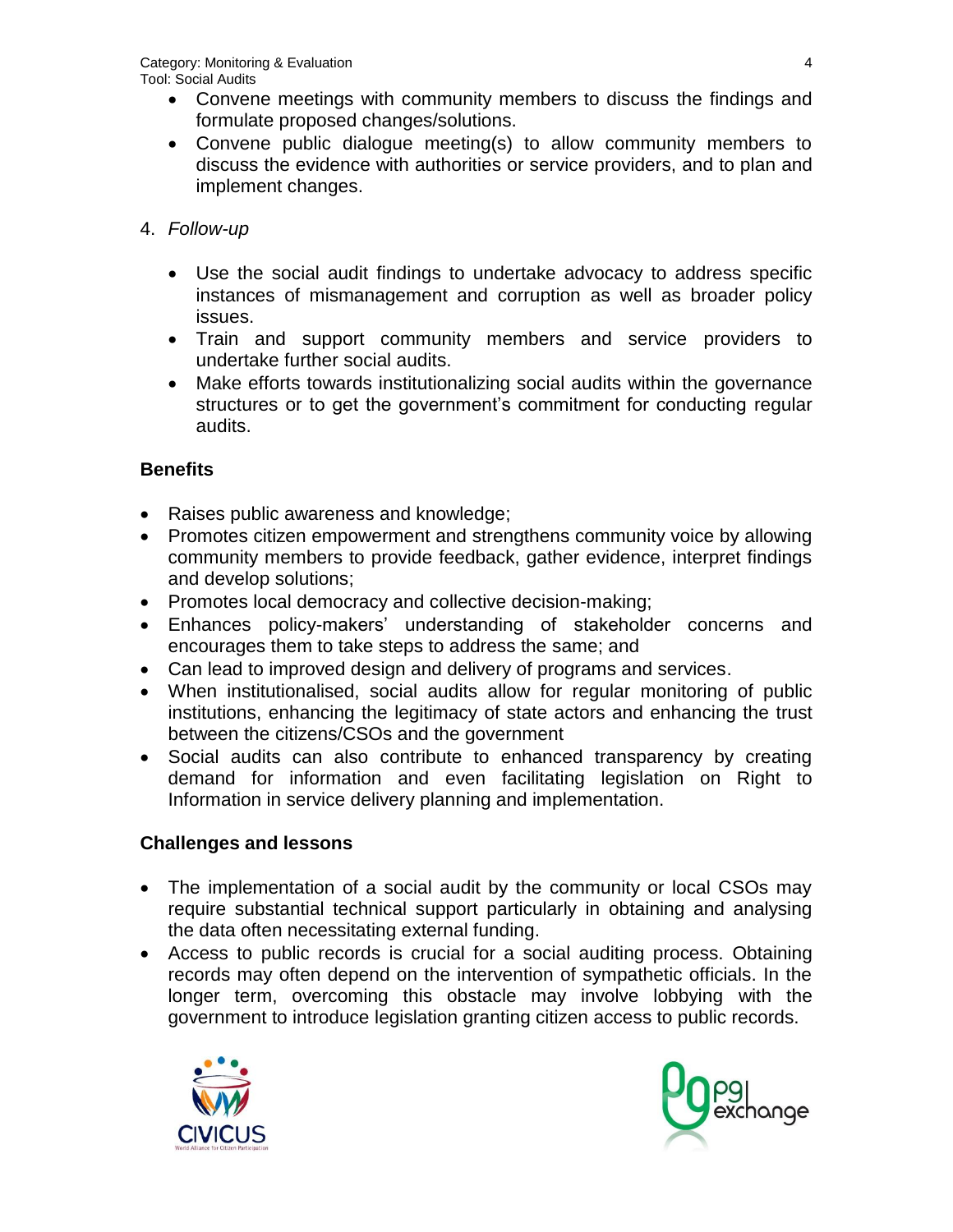- In situations where the non-existence of accurate public records is a problem: social audits can focus on user feedback and advocate for improved recordkeeping over time.
- Service providers and policy makers may feel threatened by the social audit process. If possible, it is useful to engage them constructively from the very outset and to attempt to direct criticism at institutions rather than individuals.
- Social audits, if not handled sensitively, can inflame emotions and can potentially lead to conflict or retribution from those who are "exposed". It is prudent to foresee the potential need for conflict management and to remind all participants that the primary goal is not to assign blame but to bring about improvements.



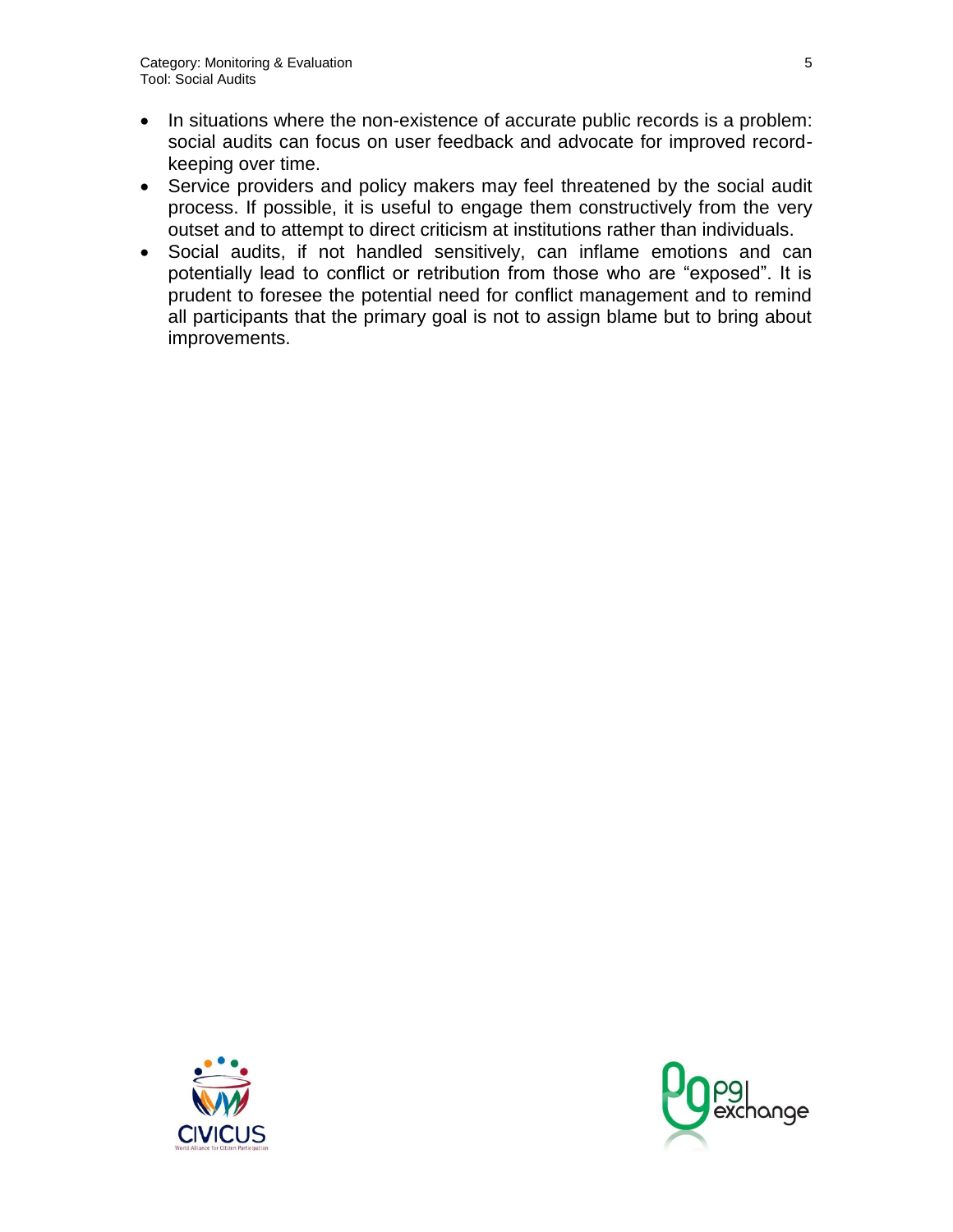### **Key resources**

Centre for Good Governance (2005): *Social Audit: A Toolkit- A Guide for Performance Improvement and Outcome Measurement* <http://unpan1.un.org/intradoc/groups/public/documents/cgg/unpan023752.pdf>

The social audit toolkit provides practical guidance and insights to its users working in government departments, community organizations and civil society groups for using social audit as a tool to identify, measure, assess and report on the social performance of their organizations

CIET International: *The Social Audit: Fostering Accountability to Local Constituencies* in Capacity .org Issue 15 October 2002 [http://www.ciet.org/en/documents/methods\\_docs/200794114231.pdf](http://www.ciet.org/en/documents/methods_docs/200794114231.pdf)

This short article is a useful introduction to social audit methodology as applied by CIET International, a U.S. based international group of epidemiologists and social scientists who bring scientific research methods to local government and community levels.

Clarke,G. *Social Auditing: Feedback Control for Organisations*. The Caledonia Centre for Social Development

[http://www.caledonia.org.uk/social2.htm.](http://www.caledonia.org.uk/social2.htm)

**F** This short paper documents key social audit initiatives in the UK and emergent training possibilities while also providing links to other useful resources.

Food and Agricultural Organisation (FAO): Training Module on Social Audit <http://www.fao.org/docrep/006/ad346e/ad346e09.htm>

**F** This html document provides training inputs on social audit methodology in the Indian context with examples of its application

Kurian, T. *Social Audits*. Centre for Good Governance <http://www.sasanet.org/documents/Tools/Social%20Audit.pdf>

This brief article is a concise introduction to social audit methodology with case studies and useful references

UNESCO (2007). *Social Audits for Strengthening Accountability: Building Blocks for Human Rights Based Programming*; Practice Note <http://unesdoc.unesco.org/images/0015/001570/157021e.pdf>



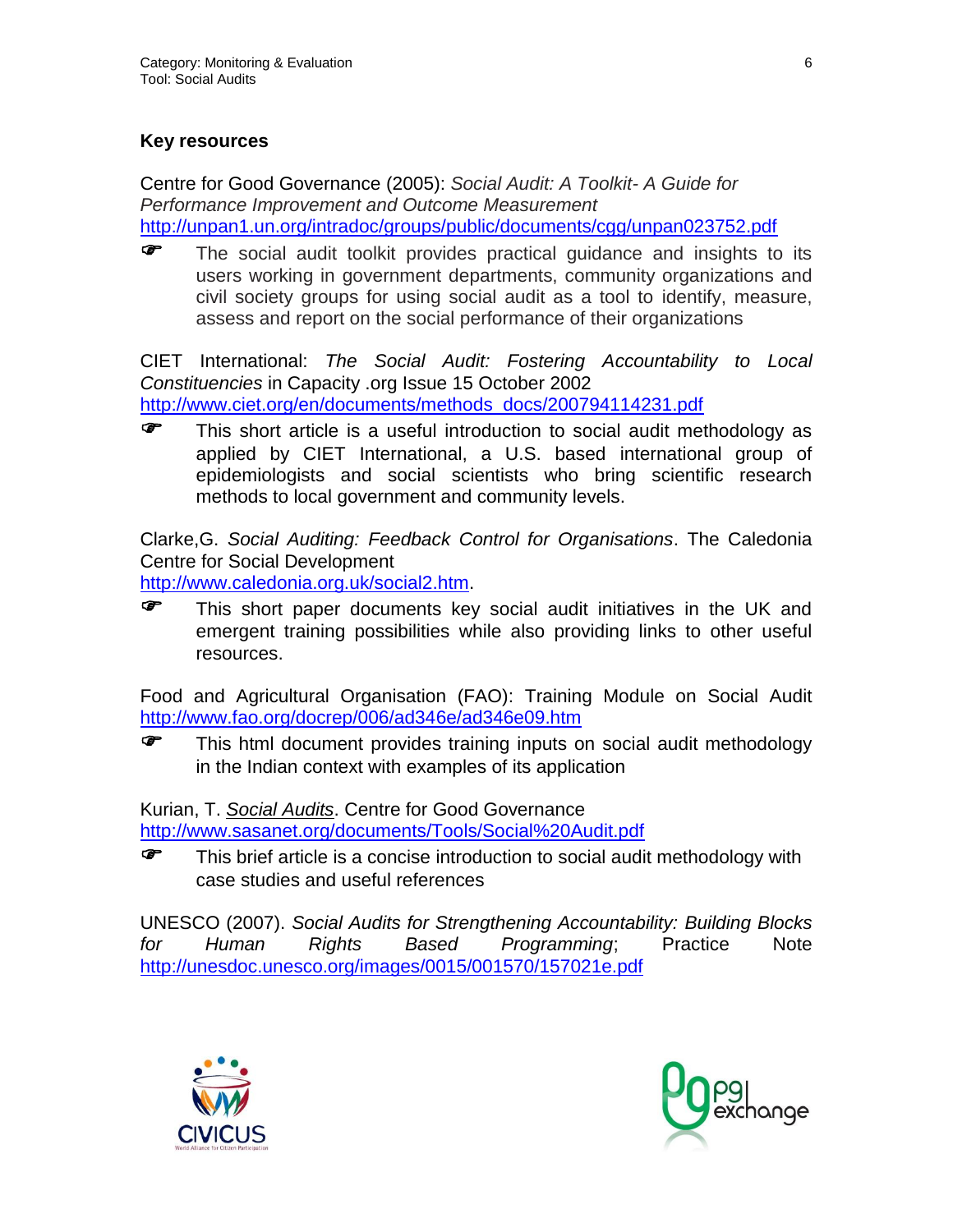This note is an attempt to analyze the instrumental value of social audits in guiding programming from the perspective of human rights-based approaches (HRBAs). The note is aimed at contributing to the global repository of knowledge on how social audits are increasingly being recognized and used by multiple stakeholders to claim rights and to secure accountability and transparency at various levels.

### **Case studies**

### *[Mazdoor Kisan Shakti Sangathan \(MKSS\)](http://www.mkssindia.org/)) India: A CSO-led social audit*

MKSS is a peasant and workers' union in the Indian state of Rajasthan which is a pioneer in social audit of the rural wage employment programmes and the Right to Information. It's path breaking work led to a nationwide civil society movement which succeeded in pressurizing the central government to enact two revolutionary laws viz. the Right to Information Act and the National Rural Employment Guarantee Act with a legal mandate for social audits inbuilt into it. MKSS conducts village/Panchayat (the rural local government) level public hearings where official reports and financial statements are presented to community members and local government officials. The community members verify accounting records/muster rolls and other records on public works programs and testify instances of fraud and corruption. Key sources of information:

- The Right to Know Movement in India [http://www.justassociates.org/MKSS%20Case%20Study%20Section%20II](http://www.justassociates.org/MKSS%20Case%20Study%20Section%20II.pdf) [.pdf](http://www.justassociates.org/MKSS%20Case%20Study%20Section%20II.pdf)
- Social Audits Tracking Expenditure with Communities: The Mazdoor Kisan Shakti Sangathan (MKSS) in India [http://unpan1.un.org/intradoc/groups/public/documents/cgg/unpan023752.](http://unpan1.un.org/intradoc/groups/public/documents/cgg/unpan023752.pdf) [pdf\)](http://unpan1.un.org/intradoc/groups/public/documents/cgg/unpan023752.pdf)

### *Social audits and devolution in Pakistan*

In 2001 the Government of Pakistan introduced devolution through its National Reconstruction Bureau (NRB). The devolution reform was intended to improve access to public sector services, encourage sustainability of local development initiatives and add to public sector resources through community mobilization, increased transparency and reduced leakages of resources out of the system. The devolution reforms were also intended to improve delivery of public services and increase citizen satisfaction with services, as well to increase engagement of the public in bodies such as CCBs. The social audit, to be repeated regularly, was set up as an important way of checking the effects of the reforms, providing guidance about problem areas, and indicating ways to fine-tune the process to increase its effectiveness.